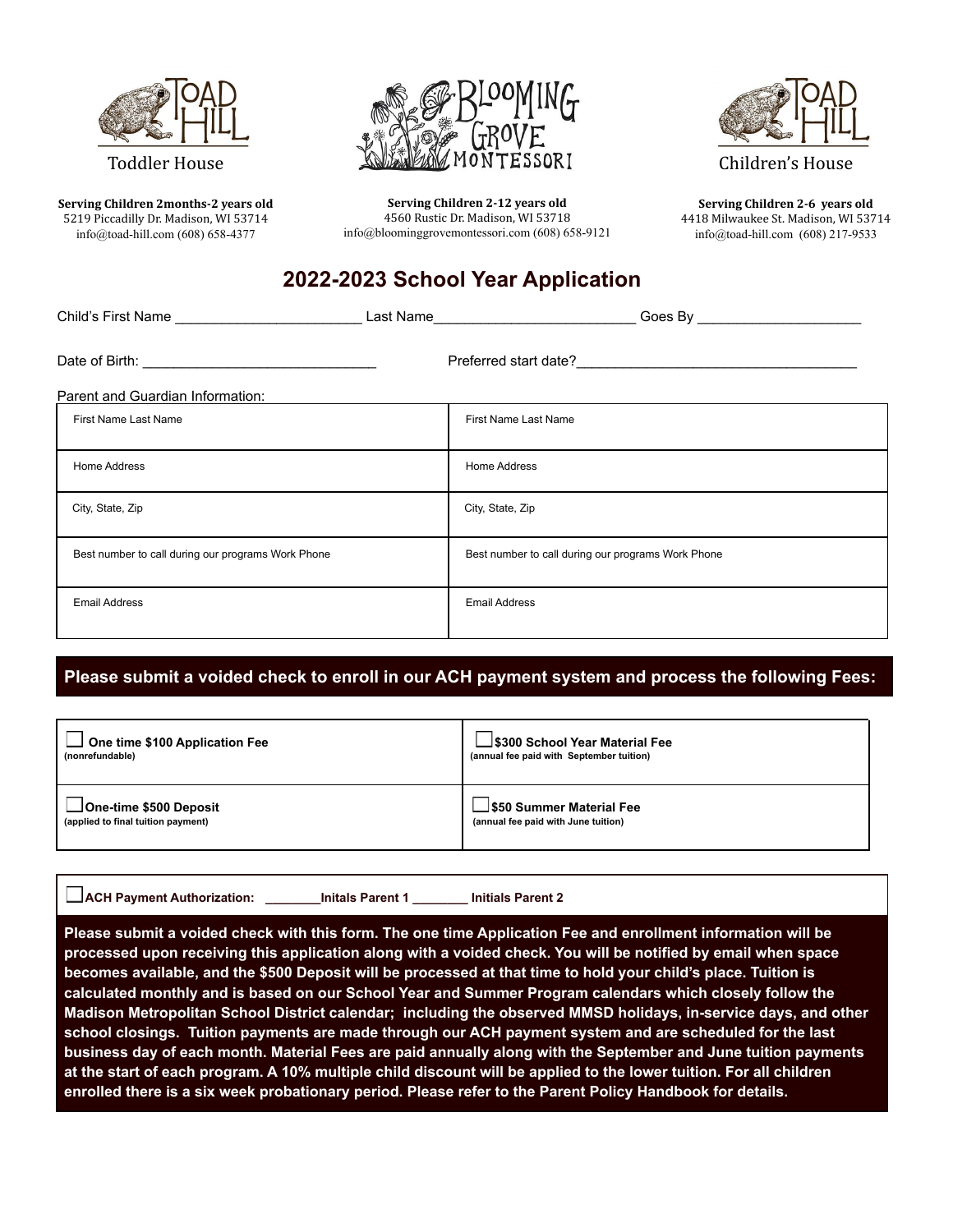### **5 Day Program Monday through Friday**

| Before school with arrival between 7:15-8:15 am . Please add \$100/per month to the amounts listed below أ  |                                                 |                                                |                                                |                                                |  |  |  |
|-------------------------------------------------------------------------------------------------------------|-------------------------------------------------|------------------------------------------------|------------------------------------------------|------------------------------------------------|--|--|--|
| Tuition is based on<br>your child's age on<br>September 1, 2022                                             | Nido<br>3-24 months                             | <b>Toddler</b><br>18-36 months                 | Primary<br>3-6 Years                           | Elementary<br>6-12 Years                       |  |  |  |
| <b>Half Day Program</b><br>12:30 Pick-up<br>(Available only at our Toad Hill<br>Children's House location.) |                                                 |                                                | **\$9452.00 School Year<br>J\$995.00 Monthly   |                                                |  |  |  |
| <b>School Day Program</b><br>3:00 Pick-up                                                                   | ** \$15,152.00 School Year<br>\$1595.00 Monthly | **\$14,202.00 School Year<br>\$1495.00 Monthly | **\$13,252.00 School Year<br>\$1395.00 Monthly | **\$12,302.00 School Year<br>\$1295.00 Monthly |  |  |  |
| <b>After School Program</b><br>5:00 Pick-up                                                                 | **\$18,002.00 School Year<br>\$1895.00 Monthly  | **\$17,052.00 School Year<br>\$1795.00 Monthly | **\$16,102.00 School Year<br>\$1695.00 Monthly | **\$15,152.00 School Year<br>\$1595.00 Monthly |  |  |  |

**\*\*Tuition may be paid annually in full for a 3% discount.**

### **4 Day Program Monday through Thursday (Not offered at Toad Hill Children's House or for Elementary ages)**

| Tuition is based on your<br>child's age on<br>September 1, 2022 | Nido<br>3-24 months       | <b>Toddler</b><br>18-36 months | Primary<br>3-6 Years<br>Blooming Grove Montessori Only |
|-----------------------------------------------------------------|---------------------------|--------------------------------|--------------------------------------------------------|
| <b>School Day Program</b>                                       | **\$13,252.00 School Year | **\$12.302.00 School Year      | **\$13,252.00 School Year                              |
| 3:00 Pick-up                                                    | \$1395.00 Monthly         | \$1295.00 Monthly              | \$1195.00 Monthly                                      |
| After School Program                                            | **\$16,102.00 School Year | **\$15.152.00 School Year      | **\$14,202.00 School Year                              |
| 5:00 Pick-up                                                    | \$1695.00 Monthly         | \$1595.00 Monthly              | \$1495.00 Monthly                                      |

**\*\*Tuition may be paid annually in full for a 3% discount.**

Please tell us in full about *any* medical/health, and/or developmental or behavioral conditions, including speech, occupational therapy, or the like, past or present and any other pertinent information that might aid in the enhancement of your child's school experience. Use a separate sheet as necessary. We strive to care for children with various needs, and need your full input to succeed.

 $\mathcal{L}_\text{max}$  and  $\mathcal{L}_\text{max}$  and  $\mathcal{L}_\text{max}$  and  $\mathcal{L}_\text{max}$  and  $\mathcal{L}_\text{max}$  and  $\mathcal{L}_\text{max}$ 

 $\mathcal{L}_\text{max}$  and  $\mathcal{L}_\text{max}$  and  $\mathcal{L}_\text{max}$  and  $\mathcal{L}_\text{max}$  and  $\mathcal{L}_\text{max}$  and  $\mathcal{L}_\text{max}$ 

 $\mathcal{L}_\text{max}$  and  $\mathcal{L}_\text{max}$  and  $\mathcal{L}_\text{max}$  and  $\mathcal{L}_\text{max}$  and  $\mathcal{L}_\text{max}$  and  $\mathcal{L}_\text{max}$ 

 $\mathcal{L}_\text{max}$  and  $\mathcal{L}_\text{max}$  and  $\mathcal{L}_\text{max}$  and  $\mathcal{L}_\text{max}$  and  $\mathcal{L}_\text{max}$  and  $\mathcal{L}_\text{max}$ 

 $\mathcal{L}_\text{max}$  and  $\mathcal{L}_\text{max}$  and  $\mathcal{L}_\text{max}$  and  $\mathcal{L}_\text{max}$  and  $\mathcal{L}_\text{max}$  and  $\mathcal{L}_\text{max}$ 

 $\mathcal{L}_\text{max}$  and  $\mathcal{L}_\text{max}$  and  $\mathcal{L}_\text{max}$  and  $\mathcal{L}_\text{max}$  and  $\mathcal{L}_\text{max}$  and  $\mathcal{L}_\text{max}$ 

 $\mathcal{L}_\text{max}$  and  $\mathcal{L}_\text{max}$  and  $\mathcal{L}_\text{max}$  and  $\mathcal{L}_\text{max}$  and  $\mathcal{L}_\text{max}$  and  $\mathcal{L}_\text{max}$ 

Please list any allergies, current medication(s), vitamins, inhalers, etc. Please note that if your child requires an emergency allergy kit (ie. Epipen, bee sting kit, or inhaler etc), you must supply medication labeled with the child's name and detailed instructions on our Permission to Administer Medication form to the office prior to your child's attendance. Kits are returned if unused.

 $\mathcal{L}_\text{max}$  and  $\mathcal{L}_\text{max}$  and  $\mathcal{L}_\text{max}$  and  $\mathcal{L}_\text{max}$  and  $\mathcal{L}_\text{max}$  and  $\mathcal{L}_\text{max}$ 

 $\mathcal{L}_\text{max}$  and  $\mathcal{L}_\text{max}$  and  $\mathcal{L}_\text{max}$  and  $\mathcal{L}_\text{max}$  and  $\mathcal{L}_\text{max}$  and  $\mathcal{L}_\text{max}$ 

 $\mathcal{L}_\text{max}$  and  $\mathcal{L}_\text{max}$  and  $\mathcal{L}_\text{max}$  and  $\mathcal{L}_\text{max}$  and  $\mathcal{L}_\text{max}$  and  $\mathcal{L}_\text{max}$ 

 $\mathcal{L}_\text{max}$  and  $\mathcal{L}_\text{max}$  and  $\mathcal{L}_\text{max}$  and  $\mathcal{L}_\text{max}$  and  $\mathcal{L}_\text{max}$  and  $\mathcal{L}_\text{max}$ 

 $\mathcal{L}_\text{max}$  and  $\mathcal{L}_\text{max}$  and  $\mathcal{L}_\text{max}$  and  $\mathcal{L}_\text{max}$  and  $\mathcal{L}_\text{max}$  and  $\mathcal{L}_\text{max}$ 

 $\mathcal{L}_\text{max}$  and  $\mathcal{L}_\text{max}$  and  $\mathcal{L}_\text{max}$  and  $\mathcal{L}_\text{max}$  and  $\mathcal{L}_\text{max}$  and  $\mathcal{L}_\text{max}$ 

 $\mathcal{L}_\text{max}$  and  $\mathcal{L}_\text{max}$  and  $\mathcal{L}_\text{max}$  and  $\mathcal{L}_\text{max}$  and  $\mathcal{L}_\text{max}$  and  $\mathcal{L}_\text{max}$